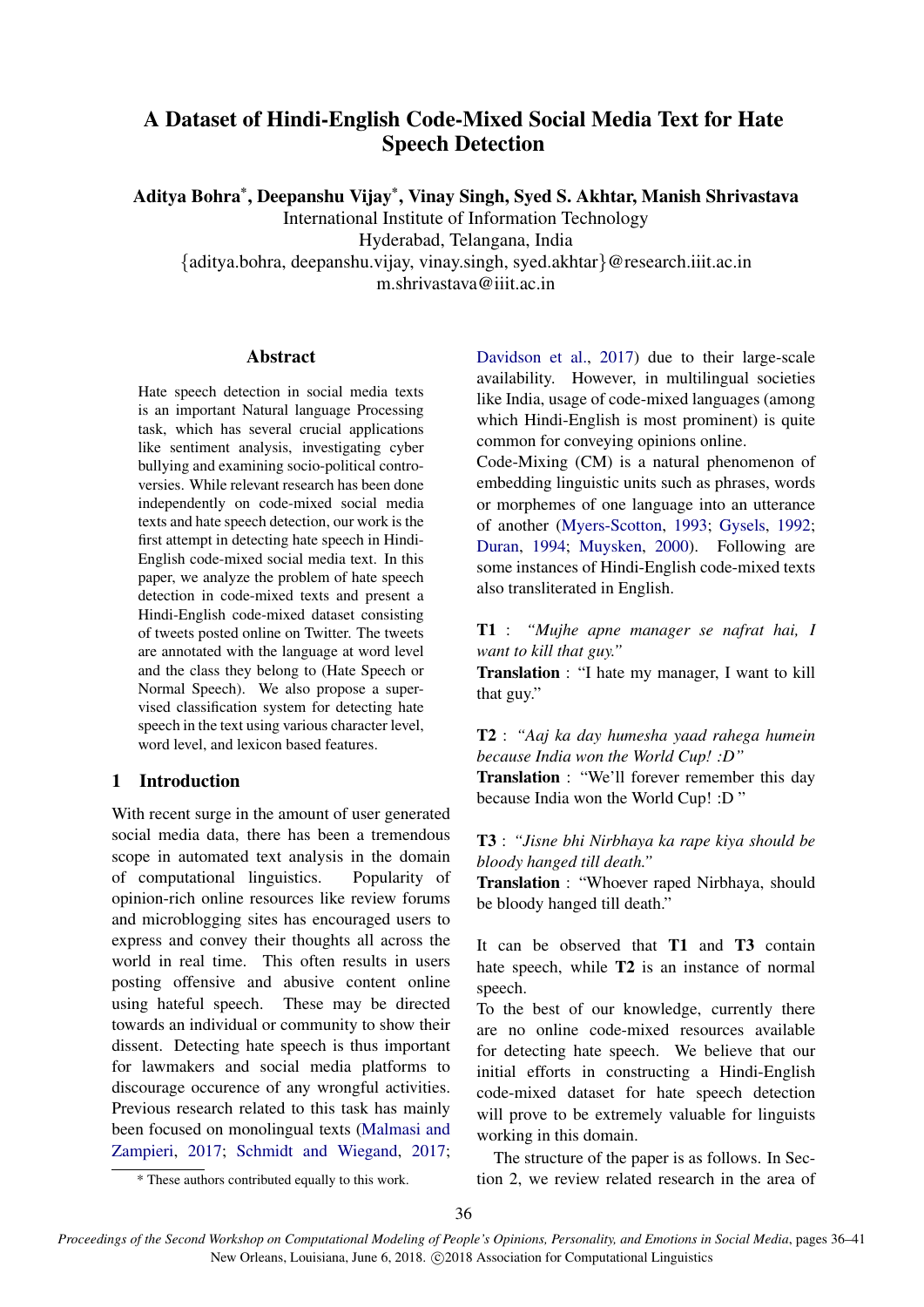code mixing and hate speech detection. In Section 3, we describe the corpus creation and annotation scheme. In Section 4, we present our system architecture which includes the pre-processing steps and classification features. In Section 5, we present the results of experiments conducted using various character-level, word-level and lexicon features. In the last section, we conclude our paper, followed by future work and references.

#### 2 Background and Related Work

(Bali et al., 2014) performed analysis of data from Facebook posts generated by Hindi-English bilingual users. Analysis depicted that significant amount of code-mixing was present in the posts. (Vyas et al., 2014) created a POS tag annotated Hindi-English code-mixed corpus and reported the challenges and problems in the Hindi-English code-mixed text. They also performed experiments on language identification, transliteration, normalization and POS tagging of the dataset. (Sharma et al., 2016) addressed the problem of shallow parsing of Hindi-English code-mixed social media text and developed a system that can identify the language of the words, normalize them to their standard forms, assign their POS tag and segment them into chunks. (Barman et al., 2014) addressed the problem of language identification on Bengali-Hindi-English Facebook comments. They annotated a corpus and achieved an accuracy of 95.76% using statistical models with monolingual dictionaries. (Raghavi et al., 2015) developed a Question Classification system for Hindi-English code-mixed language using word level resources. The shared tasks have been also organized on classifying code-mixed cross-script question and on information retrieval of Hindi-English code-mixed tweets where the task was to retrieve the top k tweets from a corpus for a given query consisting of Hind-English terms where the Hindi terms are written in Roman transliterated form(Banerjee et al., 2016). (Gupta et al., 2014) addressed the problem of Mixed-Script IR (MSIR). They also proposed a solution to handle the mixed-script term matching and spelling variation where the terms across the scripts are modelled jointly in a deep-learning architecture and can be compared in a low-dimensional abstract space. They also did empirical analysis of the proposed method along with the evaluation results in an ad-hoc retrieval setting of mixedscript IR where the proposed method achieves significantly better results (12% increase in MRR and 29% increase in MAP) compared to other state-of-the-art baselines. (Joshi et al., 2016; Ghosh et al., 2017) performed Sentiment Identification in code-mixed social media text.

(Malmasi and Zampieri, 2017) examined methods to detect hate speech in social media. They presented a supervised classification system which uses character n-grams, word n-grams and word skip grams. They were able to achieve accuracy of 78% on dataset which contains English tweets annotated with three labels, namely, hate speech (HATE), offensive language but no hate speech (OFFENSIVE); and no offensive content (OK). (Del Vigna et al., 2017) addressed the problem of Hate speech detection for Italian language. They built their annotated corpus using comments retrieved from the Facebook public pages of Italian newspapers, politicians, artists, and groups. They conducted two different classification experiments: the first considering three different categories of hate (Strong Hate, Weak Hate and No Hate) and the second considering only two categories, No Hate and Hate, where the last category was obtained by merging the Strong Hate and Weak Hate classes. In the two experiments they were able to achieve the best accuracies of 64.61% and 72.95% respectively.

### 3 Corpus Creation and Annotation

We constructed the Hindi-English code-mixed corpus using the tweets posted online in last five years. Tweets were scrapped from Twitter using the Twitter Python  $API<sup>1</sup>$  which uses the advanced search option of twitter. We have mined the tweets by selecting certain hashtags and keywords from politics. public protests, riots, etc., which have a good propensity for the presence of hate speech. We retrieved 1,12,718 tweets from Twitter in json format, which consists of information such as timestamp, URL, text, user, re-tweets, replies, full name, id and likes. An extensive processing was carried out to remove all the noisy tweets. Furthermore, all those tweets which were written either in pure English or pure Hindi language were removed. As a result of manual filtering, a dataset of 4575 code-mixed tweets was created.

<sup>1</sup> https://pypi.python.org/pypi/twitterscraper/0.2.7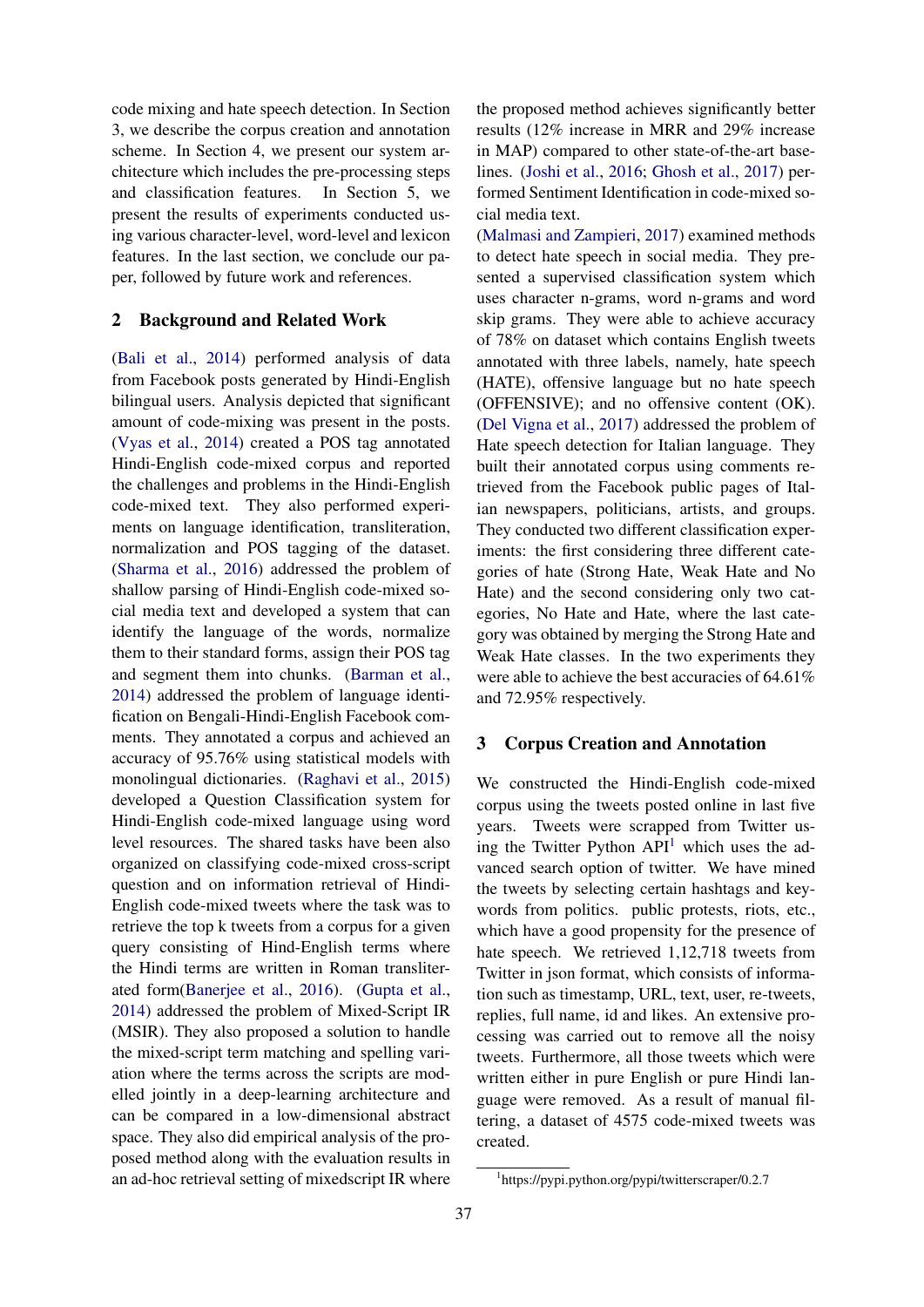```
<tweet>
<id>954297321843433472<\id>
<word lang="eng">Congress</word>
<word lang="hin">ke</word>
<word lang="eng">agents</word>
<word lang="hin">ho</word>
<word lang="hin">ya</word>
<word lang="hin">maha</word>
<word lang="hin">murkh.</word>
<word lang="hin">rape</word>
<word lang="hin">rape</word>
<word lang="hin">hota</word>
<word lang="hin">hai</word>
<word lang="eng">use</word>
<word lang="hin">dalit</word>
<word lang="eng">or</word>
<word lang="hin">non</word>
<word lang="hin">dalit</word>
<word lang="eng">see</word>
<word lang="hin">Jo</word>
<word lang="hin">Kar</word>
<word lang="hin">mat</word>
<word lang="hin">dekho</word>
</tweet>
<class>
Hate Speech
</class>
```
Figure 1: Annotated Instance

#### 3.1 Annotation

Annotation of the corpus was carried out as follows:

Language at Word Level : For each word, a tag was assigned to its source language. Three kinds of tags namely, 'eng', 'hin' and 'other' were assigned to the words by bilingual speakers. 'eng' tag was assigned to words which are present in English vocabulary, such as "School", "Death", etc. 'hin' tag was assigned to words which are present in the Hindi vocabulary such as "nafrat" (Hatred), "marna" (dying). The tag 'other' was given to symbols, emoticons, punctuations, named entities, acronyms, and URLs.

Hate Speech or Normal Speech : An instance of annotation is illustrated in Figure 1. Each tweet is enclosed within <tweet></tweet>tags. First line in every annotation consists of tweet id. Language tags are added before every token of the tweet, enclosed within  $\langle word \rangle \langle word \rangle$  tags. Each tweet is annotated with one of the two tags

(Hate Speech or Normal Speech). Hate speech is detected in 1661 tweets. Remaining 2914 code-mixed tweets in the dataset comprise of normal speech. The annotated dataset with the classification system is made available online<sup>2</sup> .

### 3.2 Inter Annotator Agreement

Annotation of the dataset to detect presence of hate speech was carried out by two human annotators having linguistic background and proficiency in both Hindi and English. A sample annotation set consisting of 50 tweets (25 hate speech and 25 non hate speech) selected randomly from all across the corpus was provided to both the annotators in order to have a reference baseline so as to differentiate between hate speech and non hate speech text. In order to validate the quality of annotation, we calculated the inter-annotator agreement (IAA) for hate speech annotation between the two annotation sets of 4575 code-mixed tweets using Cohen's Kappa coefficient. Kappa score is 0.982 which indicates that the quality of the annotation and presented schema is productive.

### 4 System Architecture

In this section, we present our machine learning model which is trained and tested on the codemixed dataset described in the previous sections.

### 4.1 Pre-processing of the code-mixed tweets

Following are the steps which were performed in order to pre-process the data prior to feature extraction.

- 1. Removal of URLs: All the links and URLs in the tweets are stored and replaced with "URL", as these do not contribute towards any kind of sentiment in the text.
- 2. Replacing User Names: Tweets often contain mentions which are directed towards certain users. We replaced all such mentions with "USER".
- 3. Replacing Emoticons : All the emoticons used in the tweets are replaced with "Emoticon".
- 4. Removal of Punctuations: All the punctuation marks in a tweet are removed. However, before removing them we store the count of

<sup>2</sup> https://github.com/deepanshu1995/HateSpeech-Hindi-English-Code-Mixed-Social-Media-Text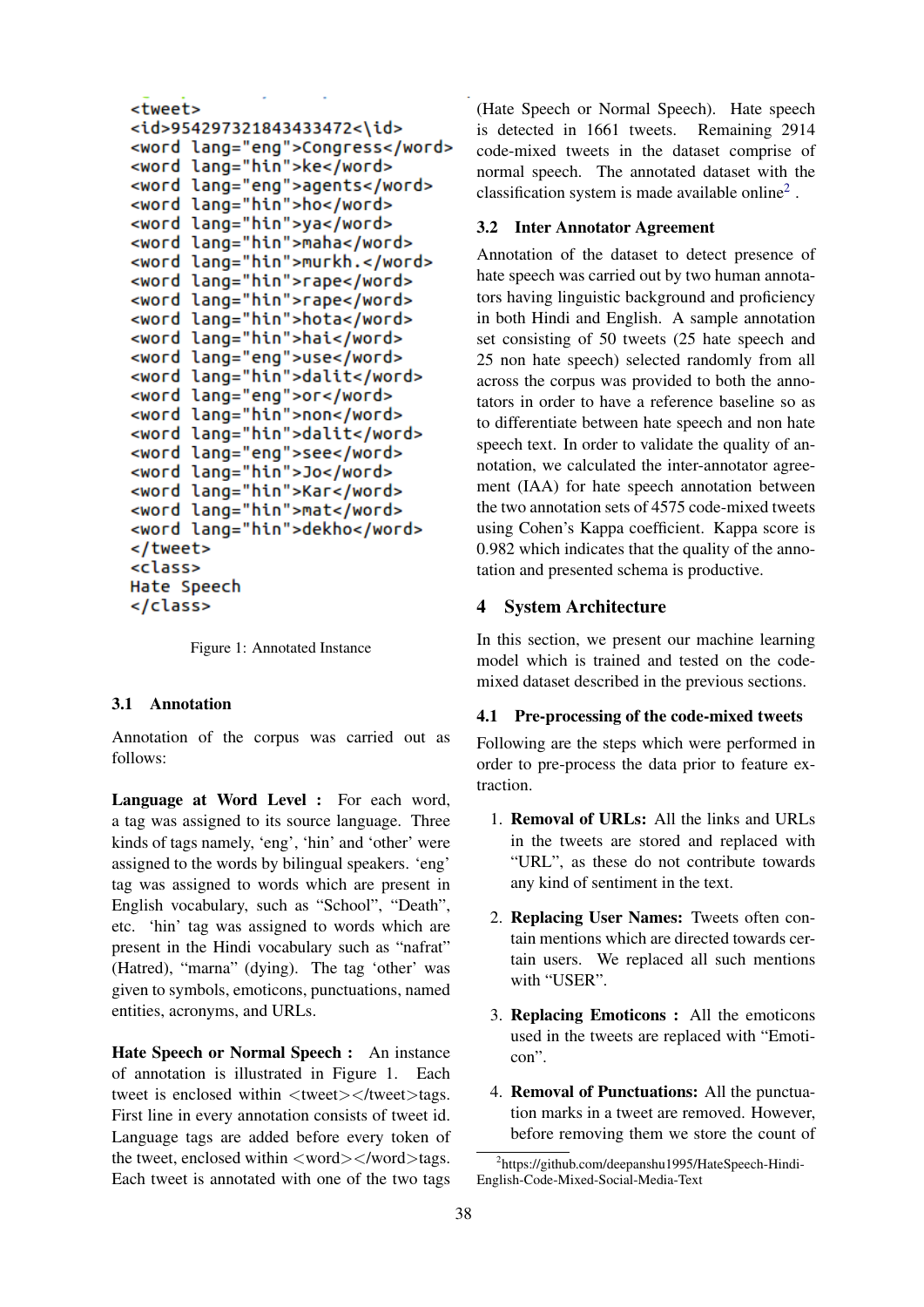each punctuation mark since we use them as one of the features in classification.

### 4.2 Feature Identification and Extraction :

In our work, we have used the following feature vectors to train our supervised machine learning model.

- 1. Character N-Grams (C): Character N-Grams are language independent and have proven to be very efficient for classifying text. These are also useful in the situation when text suffers from misspelling errors (Cavnar and Trenkle, 1994; Huffman, 1995; Lodhi et al., 2002). Group of characters can help in capturing semantic meaning, especially in the code-mixed language where there is an informal use of words, which vary significantly from the standard Hindi and English words. We use character n-grams as one of the features, where n vary from 1 to 3.
- 2. Word N-Grams (W) : Bag of word features have been widely used to capture emotion in a text (Purver and Battersby, 2012) and in detecting hate speech (Warner and Hirschberg, 2012). Thus we use word n-grams, where n vary from 1 to 3 as a feature to train our classification models.
- 3. Punctuations (P): Punctuation marks can also be useful for hate speech detection. Users often use exclamation marks when they want to express strong feelings. Multiple question marks in the text can denote anger and dissent. Usage of an exclamation mark in conjunction with the question mark indicates annoyed feeling. We count the occurrence of each punctuation mark in a sentence and use them as a feature.
- 4. Negation Words (N) : A list of negation words was taken from Christopher Pott's sentiment tutorial<sup>3</sup>. We count the number of negations in a tweet and use the count as a feature.
- 5. Lexicon (L) : Users often use a particular set of words to express hate. Previous research on various NLP tasks such as Emotion Detection has demonstrated that lexicon

| <sup>3</sup> http://sentiment.christopherpotts.net/lingstruc.html |  |
|-------------------------------------------------------------------|--|
|                                                                   |  |
|                                                                   |  |

| <b>Features</b>          | Accuracy |
|--------------------------|----------|
| <b>Character N-Grams</b> | 71.6     |
| Word N-Grams             | 70.1     |
| Punctuations             | 63.6     |
| Lexicon                  | 64.2     |
| Negations                | 63.6     |
| All features             | 71.7     |

Table 1: Accuracy of each feature using Support Vector Machines

features provide a significant gain in classification accuracy when combined with corpusbased features, if training and testing sets are drawn from the same domain (Mohammad, 2012). We identified 177 Hindi and English hate words from the dataset and took them as a feature for classification.

### 5 Results

We performed experiments with two different classifiers namely Support Vector Machines with radial basis function kernel and Random Forest Classifier. Since the size of feature vectors formed are very large, we applied chi-square feature selection algorithm which reduces the size of our feature vector to  $1200<sup>4</sup>$ . For training our system classifier, we have used Scikit-learn (Pedregosa et al., 2011). In all the experiments, we carried out 10 fold cross validation. Table 1 and Table 2 describe the accuracy of each feature along with the accuracy when all features are used, in the case of Support vector machine and Random forest classifier respectively. Support vector machine performs better than Random forest classifier and gives a highest accuracy of 71.7% when all features are used. Character N-Grams proved to be most efficient in SVM, while Word N-Grams resulted in most accuracy in the case of Random Forest Classifier.

### 6 Conclusion and Future Work

In this paper, we present an annotated corpus of Hindi-English code-mixed text, consisting of tweet ids and the corresponding annotations. We also present the supervised system used for detection of Hate Speech in the code-mixed text. The

<sup>&</sup>lt;sup>4</sup>The size of feature vector was decided after empirical fine tuning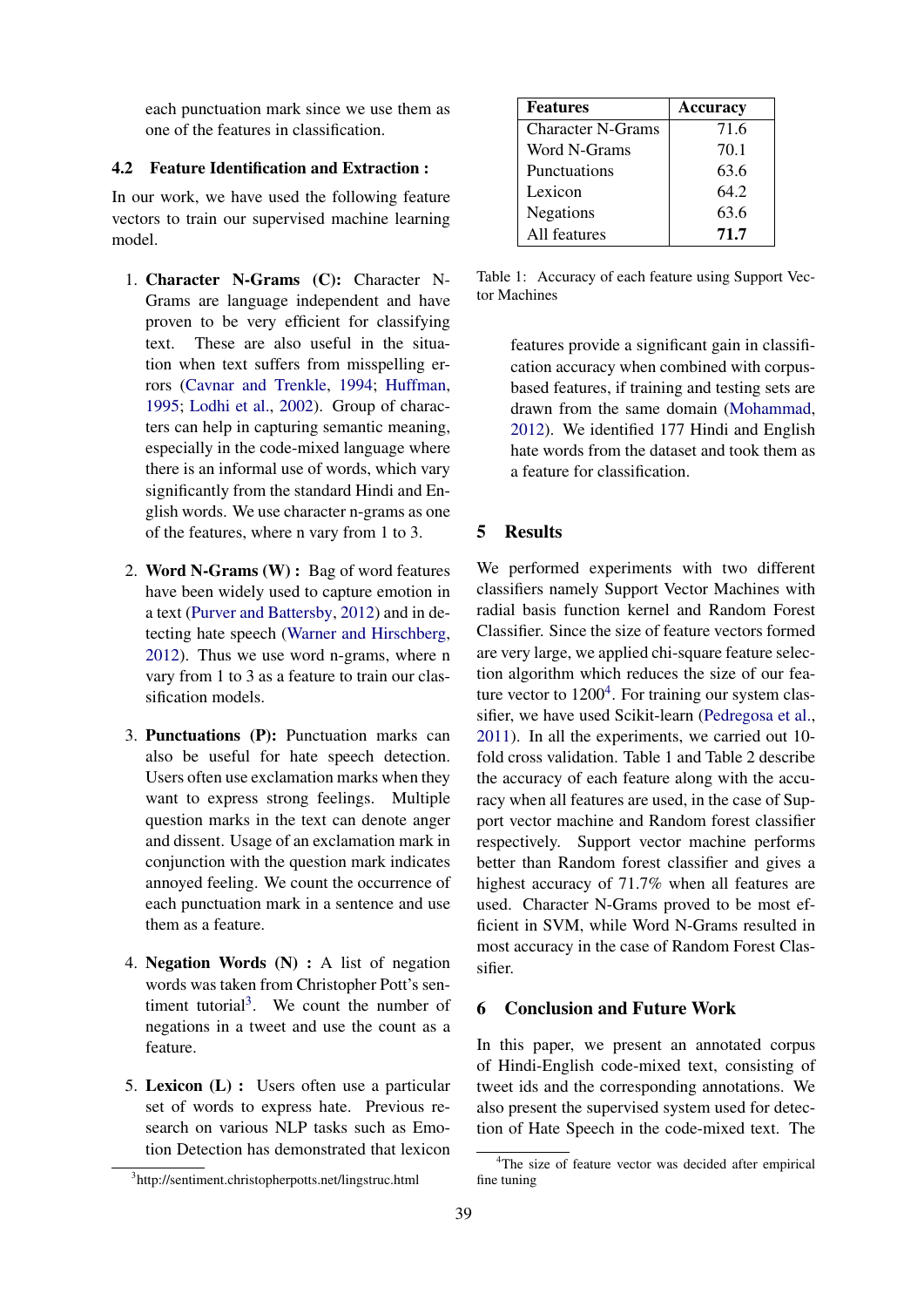| <b>Features</b>          | Accuracy |
|--------------------------|----------|
| <b>Character N-Grams</b> | 66.8     |
| Word N-Grams             | 69.9     |
| Punctuations             | 63.2     |
| Lexicon                  | 63.8     |
| <b>Negations</b>         | 63.6     |
| All features             | 66.7     |

Table 2: Accuracy of each feature using Random Forest Classifier

corpus consists of 4575 code-mixed tweets annotated with hate speech and normal speech. The words in the tweets are also annotated with source language of the words. The features used in our classification system are character n-grams, word n-grams, punctuations, negation words and hate lexicon. Best accuracy of 71.7% is achieved when all the features are incorporated in the feature vector using SVM as the classification system.

As a part of future work, the corpus can be annotated with part-of-speech tags at word level which may yield better results. Moreover, the annotations and experiments described in this paper can also be carried out for code-mixed texts containing more than two languages from multilingual societies, in future.

#### References

- Kalika Bali, Jatin Sharma, Monojit Choudhury, and Yogarshi Vyas. 2014. " i am borrowing ya mixing?" an analysis of english-hindi code mixing in facebook. In *Proceedings of the First Workshop on Computational Approaches to Code Switching*, pages 116–126.
- Somnath Banerjee, Kunal Chakma, Sudip Kumar Naskar, Amitava Das, Paolo Rosso, Sivaji Bandyopadhyay, and Monojit Choudhury. 2016. Overview of the mixed script information retrieval (msir) at fire-2016. *Organization (ORG)*, 67:24.
- Utsab Barman, Amitava Das, Joachim Wagner, and Jennifer Foster. 2014. Code mixing: A challenge for language identification in the language of social media. In *Proceedings of the first workshop on computational approaches to code switching*, pages 13– 23.
- William B Cavnar and John M Trenkle. 1994. Ngram-based text categorization. *Ann arbor mi*, 48113(2):161–175.
- Thomas Davidson, Dana Warmsley, Michael Macy, and Ingmar Weber. 2017. Automated hate speech detection and the problem of offensive language. *arXiv preprint arXiv:1703.04009*.
- Fabio Del Vigna, Andrea Cimino, Felice Dell'Orletta, Marinella Petrocchi, and Maurizio Tesconi. 2017. Hate me, hate me not: Hate speech detection on facebook. *In Proceedings of the First Italian Conference on Cybersecurity (ITASEC17), Venice, Italy*.
- Luisa Duran. 1994. Toward a better understanding of code switching and interlanguage in bilinguality: Implications for bilingual instruction. *The Journal of Educational Issues of Language Minority Students*, 14(2):69–88.
- Souvick Ghosh, Satanu Ghosh, and Dipankar Das. 2017. Sentiment identification in code-mixed social media text. *arXiv preprint arXiv:1707.01184*.
- Parth Gupta, Kalika Bali, Rafael E Banchs, Monojit Choudhury, and Paolo Rosso. 2014. Query expansion for mixed-script information retrieval. In *Proceedings of the 37th international ACM SIGIR conference on Research & development in information retrieval*, pages 677–686. ACM.
- Marjolein Gysels. 1992. French in urban lubumbashi swahili: Codeswitching, borrowing, or both? *Journal of Multilingual & Multicultural Development*, 13(1-2):41–55.
- Stephen Huffman. 1995. Acquaintance: Languageindependent document categorization by n-grams. Technical report, DEPARTMENT OF DEFENSE FORT GEORGE G MEADE MD.
- Aditya Joshi, Ameya Prabhu, Manish Shrivastava, and Vasudeva Varma. 2016. Towards sub-word level compositions for sentiment analysis of hindi-english code mixed text. In *Proceedings of COLING 2016, the 26th International Conference on Computational Linguistics: Technical Papers*, pages 2482–2491.
- Huma Lodhi, Craig Saunders, John Shawe-Taylor, Nello Cristianini, and Chris Watkins. 2002. Text classification using string kernels. *Journal of Machine Learning Research*, 2(Feb):419–444.
- Shervin Malmasi and Marcos Zampieri. 2017. Detecting hate speech in social media. *arXiv preprint arXiv:1712.06427*.
- Saif Mohammad. 2012. Portable features for classifying emotional text. In *Proceedings of the 2012 Conference of the North American Chapter of the Association for Computational Linguistics: Human Language Technologies*, pages 587–591. Association for Computational Linguistics.
- Pieter Muysken. 2000. *Bilingual speech: A typology of code-mixing*, volume 11. Cambridge University Press.
- Carol Myers-Scotton. 1993. Dueling languages: Grammatical structure in code-switching. *Oxford University Press*.